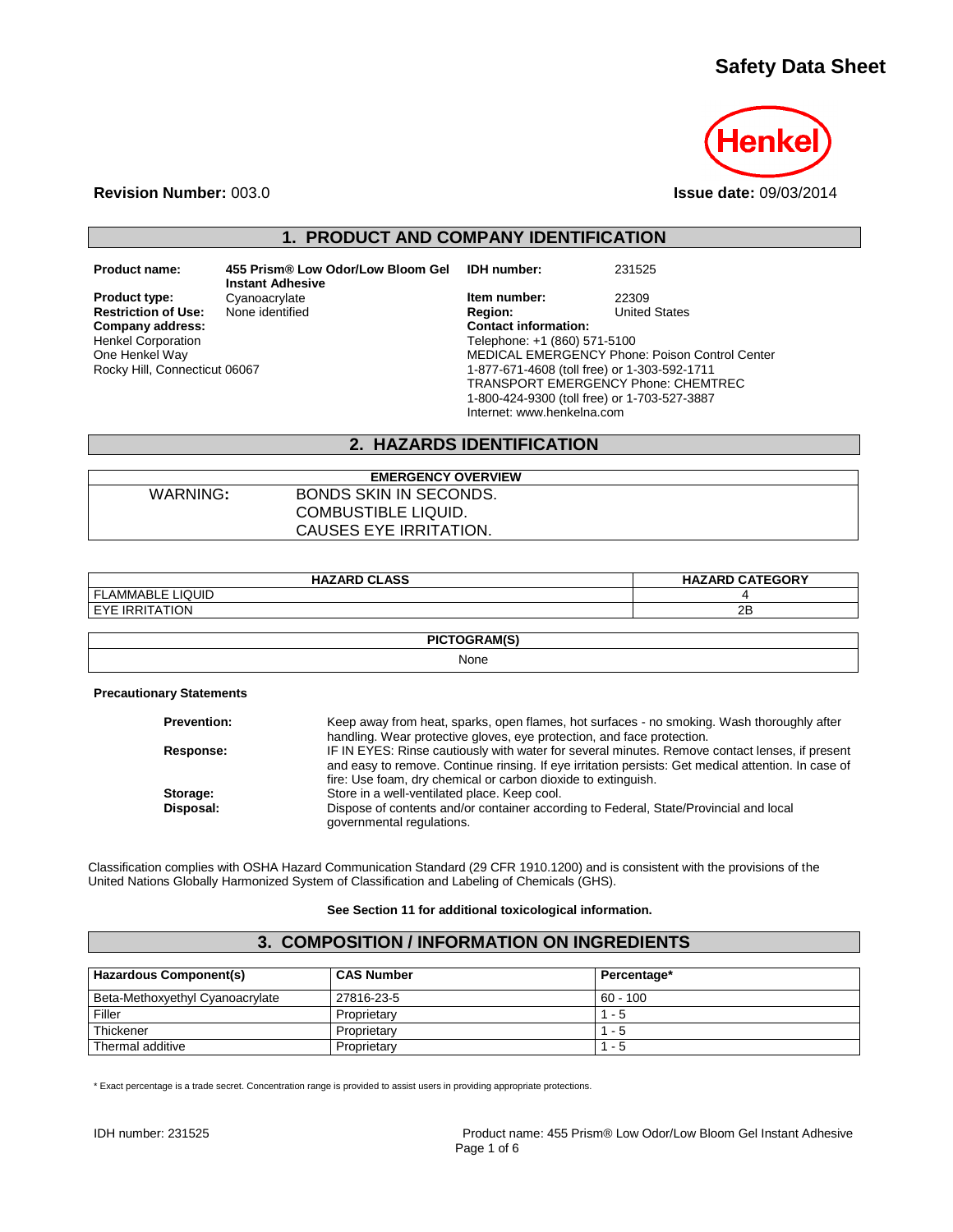|                                    | <b>4. FIRST AID MEASURES</b>                                                                                                                                                                                                                                                                                                                                                                                                                                                                                                                                     |
|------------------------------------|------------------------------------------------------------------------------------------------------------------------------------------------------------------------------------------------------------------------------------------------------------------------------------------------------------------------------------------------------------------------------------------------------------------------------------------------------------------------------------------------------------------------------------------------------------------|
| Inhalation:                        | Move to fresh air. If breathing is difficult, give oxygen. If not breathing, give<br>artificial respiration. If symptoms develop and persist, get medical attention.                                                                                                                                                                                                                                                                                                                                                                                             |
| Skin contact:                      | Do not pull bonded skin apart. Soak in warm soapy water. Gently peel apart<br>using a blunt instrument. If skin is burned due to the rapid generation of heat<br>by a large drop, seek medical attention. If lips are bonded, apply warm water<br>to the lips and encourage wetting and pressure from saliva in mouth. Peel or<br>roll lips apart. Do not pull lips apart with direct opposing force.                                                                                                                                                            |
| Eye contact:                       | Immediately flush with plenty of water for at least 15 minutes. Get medical<br>attention. If eyelids are bonded closed, release eyelashes with warm water by<br>covering with a wet pad. Do not force eye open. Cyanoacrylate will bond to<br>eye protein and will cause a lachrymatory effect which will help to debond the<br>adhesive. Keep eye covered until debonding is complete, usually within 1-3<br>days. Medical attention should be sought in case solid particles of polymerized<br>cyanoacrylate trapped behind the eyelid caused abrasive damage. |
| Ingestion:                         | Ensure breathing passages are not obstructed. The product will polymerize<br>rapidly and bond to the mouth making it almost impossible to swallow. Saliva<br>will separate any solidified product in several hours. Prevent the patient from<br>swallowing any separated mass.                                                                                                                                                                                                                                                                                   |
| Symptoms:                          | See Section 11.                                                                                                                                                                                                                                                                                                                                                                                                                                                                                                                                                  |
| Notes to physician:                | Surgery is not necessary to separate accidentally bonded tissues. Experience<br>has shown that bonded tissues are best treated by passive, non-surgical first<br>aid. If rapid curing has caused thermal burns they should be treated<br>symptomatically after adhesive is removed.                                                                                                                                                                                                                                                                              |
|                                    | <b>5. FIRE FIGHTING MEASURES</b>                                                                                                                                                                                                                                                                                                                                                                                                                                                                                                                                 |
| <b>Extinguishing media:</b>        | Water spray (fog), foam, dry chemical or carbon dioxide.                                                                                                                                                                                                                                                                                                                                                                                                                                                                                                         |
| Special firefighting procedures:   | Wear a self-contained breathing apparatus with a full face piece operated in<br>pressure-demand or other positive pressure mode.                                                                                                                                                                                                                                                                                                                                                                                                                                 |
| Unusual fire or explosion hazards: | None                                                                                                                                                                                                                                                                                                                                                                                                                                                                                                                                                             |
| Hazardous combustion products:     | Trace amounts of toxic and/or irritating fumes may be released and the use of<br>breathing apparatus is recommended.                                                                                                                                                                                                                                                                                                                                                                                                                                             |

# **6. ACCIDENTAL RELEASE MEASURES**

**Use personal protection recommended in Section 8, isolate the hazard area and deny entry to unnecessary and unprotected personnel.**

| <b>Environmental precautions:</b> | Ventilate area. Do not allow product to enter sewer or waterways.                                                                                                                                                                                          |
|-----------------------------------|------------------------------------------------------------------------------------------------------------------------------------------------------------------------------------------------------------------------------------------------------------|
| Clean-up methods:                 | Do not use cloths for mopping up. Flood with water to complete<br>polymerization and scrape off the floor. Cured material can be disposed of as<br>non-hazardous waste. Refer to Section 8 "Exposure Controls / Personal<br>Protection" prior to clean up. |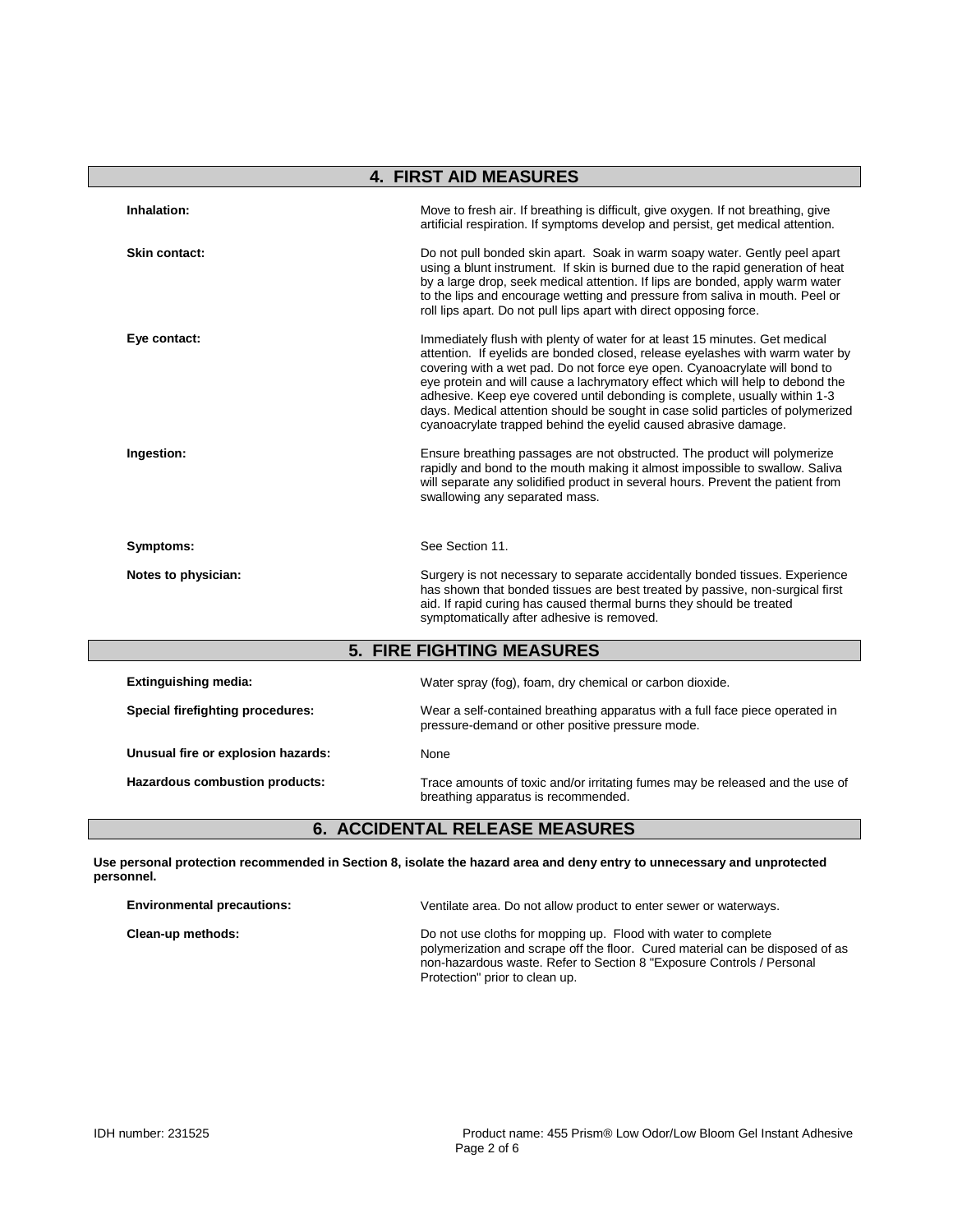## **7. HANDLING AND STORAGE**

Handling: **Handling: Prevent contact with eyes**, skin and clothing. Do not breathe vapor and mist. Wash thoroughly after handling. Avoid contact with fabric or paper goods. Contact with these materials may cause rapid polymerization which can generate smoke and strong irritating vapors, and cause thermal burns.

Storage: **Keep in a cool, well ventilated area away from heat, sparks and open flame.** Keep container tightly closed until ready for use.

**For information on product shelf life contact Henkel Customer Service at (800) 243-4874.**

#### **8. EXPOSURE CONTROLS / PERSONAL PROTECTION**

**Employers should complete an assessment of all workplaces to determine the need for, and selection of, proper exposure controls and protective equipment for each task performed.**

| Hazardous Component(s)          | <b>ACGIH TLV</b>                                                       | <b>OSHA PEL</b>                                                    | <b>AIHA WEEL</b> | <b>OTHER</b> |
|---------------------------------|------------------------------------------------------------------------|--------------------------------------------------------------------|------------------|--------------|
| Beta-Methoxyethyl Cyanoacrylate | None                                                                   | None                                                               | None             | 0.2 ppm TWA  |
| Filler                          | 10 mg/m3 TWA<br>Inhalable dust.<br>3 mg/m3 TWA<br>Respirable fraction. | 15 mg/m3 TWA Total<br>dust.<br>5 mg/m3 TWA<br>Respirable fraction. | None             | None         |
| Thickener                       | None                                                                   | None                                                               | None             | None         |
| Thermal additive                | None                                                                   | None                                                               | None             | None         |

**Engineering controls:** Use positive down-draft exhaust ventilation if general ventilation is insufficient to maintain vapor concentration below established exposure limits.

**Respiratory protection:** Use NIOSH approved respirator if there is potential to exceed exposure limit(s).

**Eye/face protection:** Safety goggles or safety glasses with side shields. Full face protection should Safety and Safety goggles or safety glasses with side shields. Full face protection should

be used if the potential for splashing or spraying of product exists. **Skin protection:** Use nitrile gloves and aprons as necessary to prevent contact. Do not use

#### **9. PHYSICAL AND CHEMICAL PROPERTIES**

PVC, nylon or cotton.

**Physical state:** Liquid, Gel<br> **Color:** Cloudy. Lic **Color:** Color: Color: Cloudy, Light yellow<br> **Color:** Color: Color: Color: Color: Color: Color: Color: Color: Color: Color: Color: Color: Color: Color: Color: Color: Color: Color: Color: Color: Color: Color: Color: Color: Odor threshold:<br>pH: **Vapor pressure:** < 0.2 mm hg **Boiling point/range:**  $\rightarrow$  149 °C (> 300.<br> **Melting point/ range:** Not determined **Melting point/ range: Specific gravity:**  $\begin{array}{ccc} 1.1 & 1.1 \\ \hline \end{array}$  **Specific gravity:**  $\begin{array}{ccc} 1.1 & 1.1 \\ \hline \end{array}$  Not available. Vapor density:<br>Flash point: **Flammable/Explosive limits - lower:** Not determined<br> **Flammable/Explosive limits - upper:** Not determined **Flammable/Explosive limits - upper:** Not determined<br> **Autoignition temperature:** Not determined **Autoignition temperature:** Not determine<br> **Evaporation rate:** Not available. **Evaporation rate:**<br>Solubility in water: Partition coefficient (n-octanol/water):<br>VOC content: **Decomposition temperature:** 

Negligible<br>1 - 2 ppm Not applicable 80 °C (176°F) Tagliabue closed cup<br>Not determined Polymerises in presence of water.<br>Not applicable **VOC content:**<br> **Victoria** SCAQMD Method 316B<br> **Viscosity:**<br>
Not available.<br>
Not available. Not available.<br>Not available.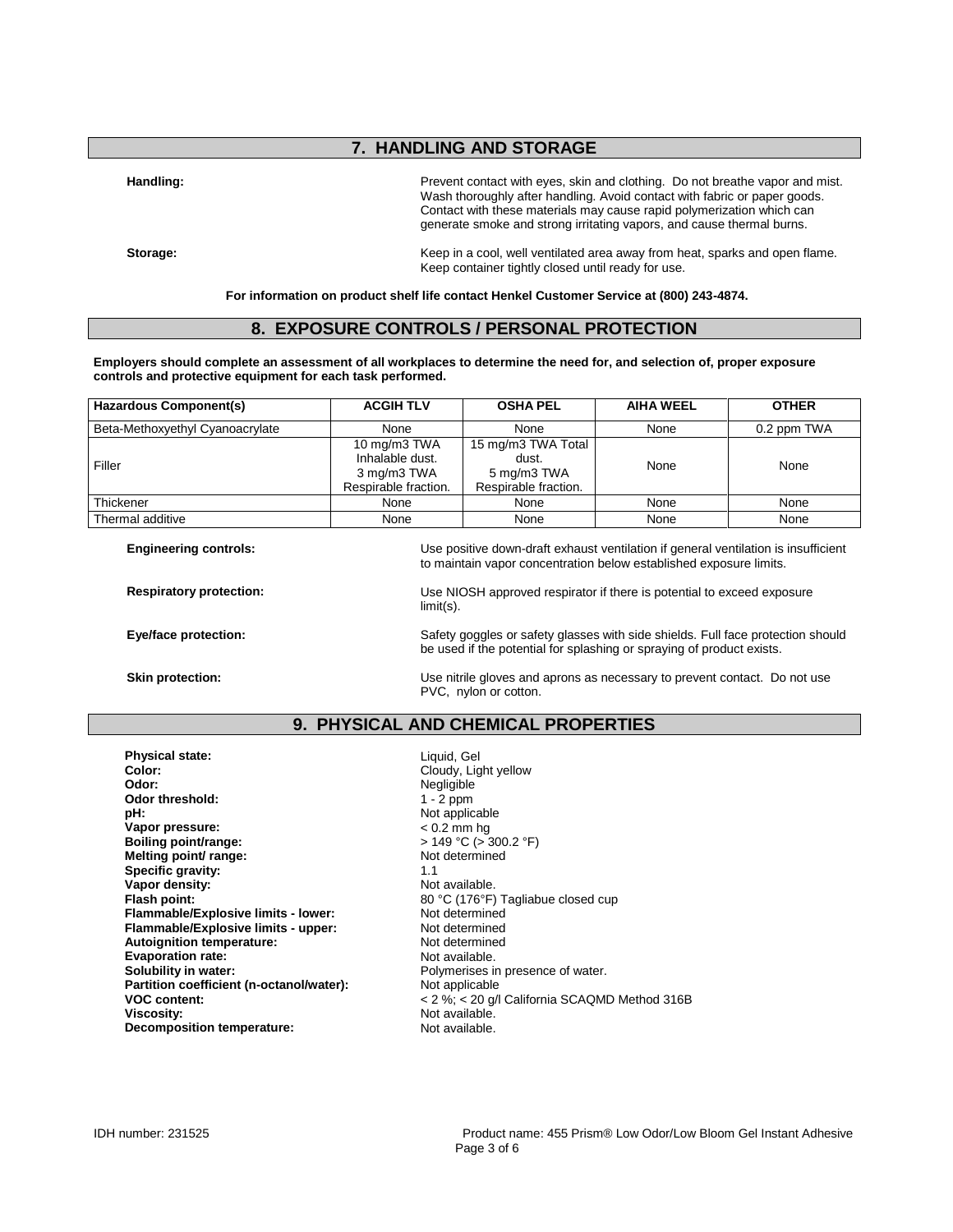# **10. STABILITY AND REACTIVITY**

| Stability:                                  | Stable under recommended storage conditions.                                                          |
|---------------------------------------------|-------------------------------------------------------------------------------------------------------|
| Hazardous reactions:                        | Rapid exothermic polymerization will occur in the presence of water, amines, alkalis and<br>alcohols. |
| <b>Hazardous decomposition</b><br>products: | Oxides of carbon.                                                                                     |
| Incompatible materials:                     | Water, amines, alkalis and alcohols.                                                                  |
| <b>Reactivity:</b>                          | Not available.                                                                                        |
| Conditions to avoid:                        | Spontaneous polymerization.                                                                           |
| <b>11. TOXICOLOGICAL INFORMATION</b>        |                                                                                                       |

**Relevant routes of exposure:** Skin, Inhalation, Eyes

#### **Potential Health Effects/Symptoms**

| Inhalation:          | May cause respiratory tract irritation. Exposure to vapors above the established exposure limit<br>results in respiratory irritation, which may lead to difficulty in breathing and tightness in the<br>chest.                                                                                                                                                                                |
|----------------------|-----------------------------------------------------------------------------------------------------------------------------------------------------------------------------------------------------------------------------------------------------------------------------------------------------------------------------------------------------------------------------------------------|
| <b>Skin contact:</b> | May cause skin irritation. Bonds skin in seconds. Cyanoacrylates have been reported to cause<br>allergic reaction but due to rapid polymerization at the skin surface, an allergic response is rare.<br>Cyanoacrylates generate heat on solidification. In rare circumstances a large drop will burn the<br>skin. Cured adhesive does not present a health hazard even if bonded to the skin. |
| Eye contact:         | Irritating to eyes. Causes excessive tearing. Eyelids may bond.                                                                                                                                                                                                                                                                                                                               |
| Ingestion:           | Not expected to be harmful by ingestion. Rapidly polymerizes (solidifies) and bonds in mouth. It<br>is almost impossible to swallow.                                                                                                                                                                                                                                                          |

| <b>Hazardous Component(s)</b>   | LD50s and LC50s | Immediate and Delayed Health Effects |
|---------------------------------|-----------------|--------------------------------------|
| Beta-Methoxvethyl Cvanoacrylate | None            | Irritant, Allergen                   |
| Filler                          | None            | Irritant                             |
| Thickener                       | None            | Irritant                             |
| Thermal additive                | None            | No Records                           |

| Hazardous Component(s)          | <b>NTP Carcinogen</b> | <b>IARC Carcinogen</b> | <b>OSHA Carcinogen</b><br>(Specifically Regulated) |
|---------------------------------|-----------------------|------------------------|----------------------------------------------------|
| Beta-Methoxyethyl Cyanoacrylate | No                    | No                     | No                                                 |
| Filler                          | No                    | No                     | No                                                 |
| Thickener                       | No                    | No                     | No                                                 |
| Thermal additive                | No                    | No                     | No                                                 |

# **12. ECOLOGICAL INFORMATION**

**Ecological information:** Not available.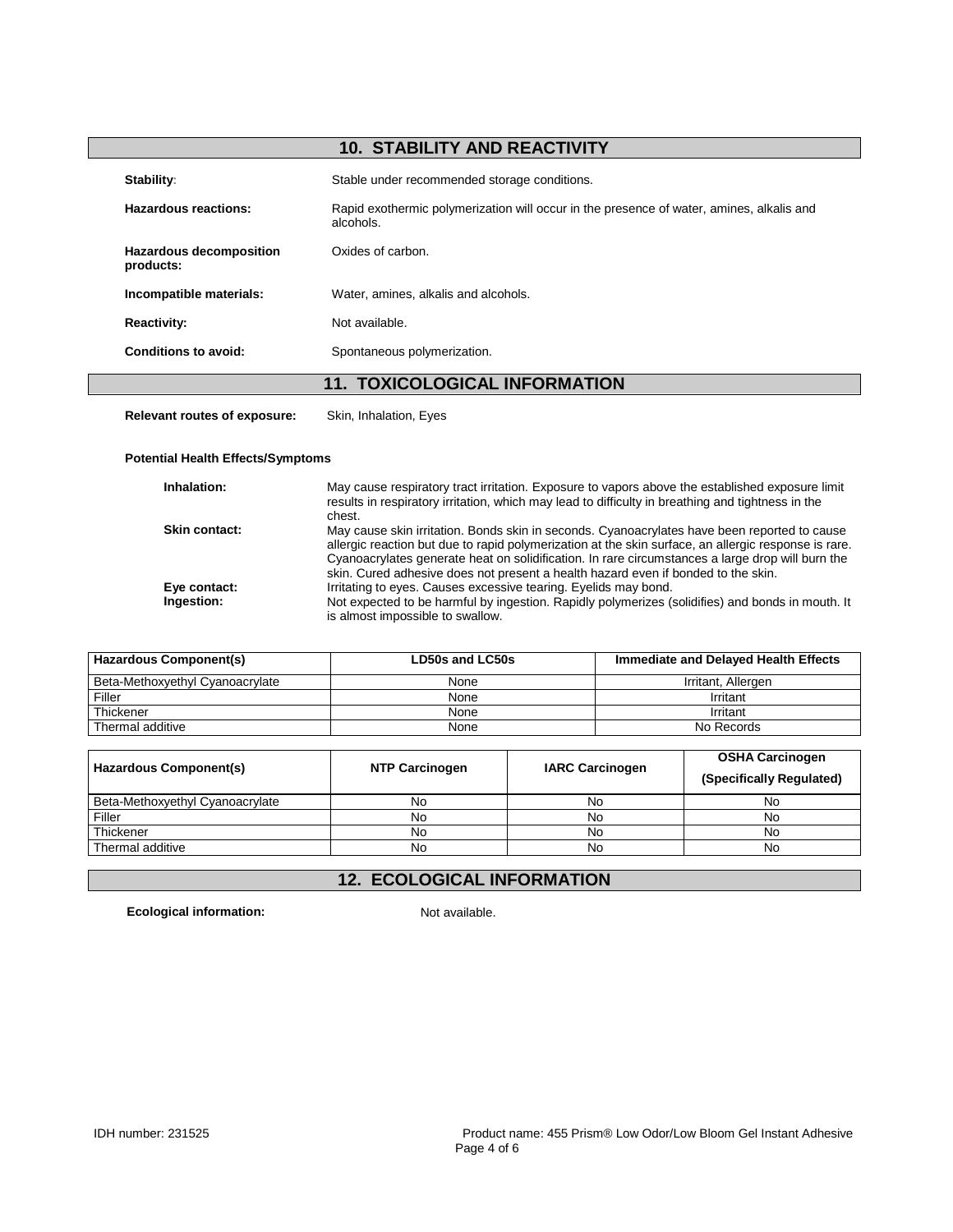| <b>13. DISPOSAL CONSIDERATIONS</b>                                                                           |                                                                                                                                |  |  |
|--------------------------------------------------------------------------------------------------------------|--------------------------------------------------------------------------------------------------------------------------------|--|--|
| Information provided is for unused product only.                                                             |                                                                                                                                |  |  |
| Recommended method of disposal:<br>Follow all local, state, federal and provincial regulations for disposal. |                                                                                                                                |  |  |
| Hazardous waste number:                                                                                      | Not a RCRA hazardous waste.                                                                                                    |  |  |
|                                                                                                              |                                                                                                                                |  |  |
|                                                                                                              | <b>14. TRANSPORT INFORMATION</b>                                                                                               |  |  |
| package/configuration.                                                                                       | The transport information provided in this section only applies to the material/formulation itself, and is not specific to any |  |  |
| U.S. Department of Transportation Ground (49 CFR)                                                            |                                                                                                                                |  |  |
| Proper shipping name:                                                                                        | Combustible liquid, n.o.s. (Cyanoacrylate ester)                                                                               |  |  |
| <b>Hazard class or division:</b>                                                                             | Combustible Liquid                                                                                                             |  |  |
| Identification number:                                                                                       | NA 1993                                                                                                                        |  |  |
| Packing group:                                                                                               | Ш                                                                                                                              |  |  |
| <b>International Air Transportation (ICAO/IATA)</b>                                                          |                                                                                                                                |  |  |
| Proper shipping name:                                                                                        | Aviation regulated liquid, n.o.s. (Cyanoacrylate ester)                                                                        |  |  |
| Hazard class or division:                                                                                    | 9                                                                                                                              |  |  |
| Identification number:                                                                                       | <b>UN 3334</b>                                                                                                                 |  |  |
| Packing group:                                                                                               | Ш                                                                                                                              |  |  |
| <b>Exceptions:</b>                                                                                           | Not more than 500 ml (each inner package) - Unrestricted                                                                       |  |  |
| <b>Water Transportation (IMO/IMDG)</b>                                                                       |                                                                                                                                |  |  |
| Proper shipping name:                                                                                        | Not regulated                                                                                                                  |  |  |
| Hazard class or division:                                                                                    | None                                                                                                                           |  |  |
| Identification number:                                                                                       | None                                                                                                                           |  |  |
| Packing group:                                                                                               | None                                                                                                                           |  |  |
| <b>15. REGULATORY INFORMATION</b>                                                                            |                                                                                                                                |  |  |
| <b>United States Regulatory Information</b>                                                                  |                                                                                                                                |  |  |
| <b>TSCA 8 (b) Inventory Status:</b>                                                                          | All components are listed or are exempt from listing on the Toxic Substances Control Act<br>Inventory.                         |  |  |
| TSCA 12 (b) Export Notification:                                                                             | None above reporting de minimis                                                                                                |  |  |

| <b>CERCLA/SARA Section 302 EHS:</b><br><b>CERCLA/SARA Section 311/312:</b><br><b>CERCLA/SARA Section 313:</b> | None above reporting de minimis<br>Immediate Health, Delayed Health, Fire, Reactive<br>This product contains the following toxic chemicals subject to the reporting requirements of<br>section 313 of the Emergency Planning and Community Right-To-Know Act of 1986 (40<br>CFR 372). Beta-Methoxyethyl Cyanoacrylate (CAS# 27816-23-5).                                                                                      |
|---------------------------------------------------------------------------------------------------------------|-------------------------------------------------------------------------------------------------------------------------------------------------------------------------------------------------------------------------------------------------------------------------------------------------------------------------------------------------------------------------------------------------------------------------------|
| <b>California Proposition 65:</b>                                                                             | This product contains a chemical known to the State of California to cause birth defects or<br>other reproductive harm.                                                                                                                                                                                                                                                                                                       |
| <b>Canada Regulatory Information</b>                                                                          |                                                                                                                                                                                                                                                                                                                                                                                                                               |
| <b>CEPA DSL/NDSL Status:</b>                                                                                  | Contains one or more components listed on the Non-Domestic Substances List. All other<br>components are listed on or are exempt from listing on the Domestic Substances List.<br>Components listed on the NDSL must be tracked by all Canadian Importers of Record as<br>required by Environment Canada. They may be imported into Canada in limited quantities.<br>Please contact Regulatory Affairs for additional details. |

## **16. OTHER INFORMATION**

**This safety data sheet contains changes from the previous version in sections:** New Safety Data Sheet format.